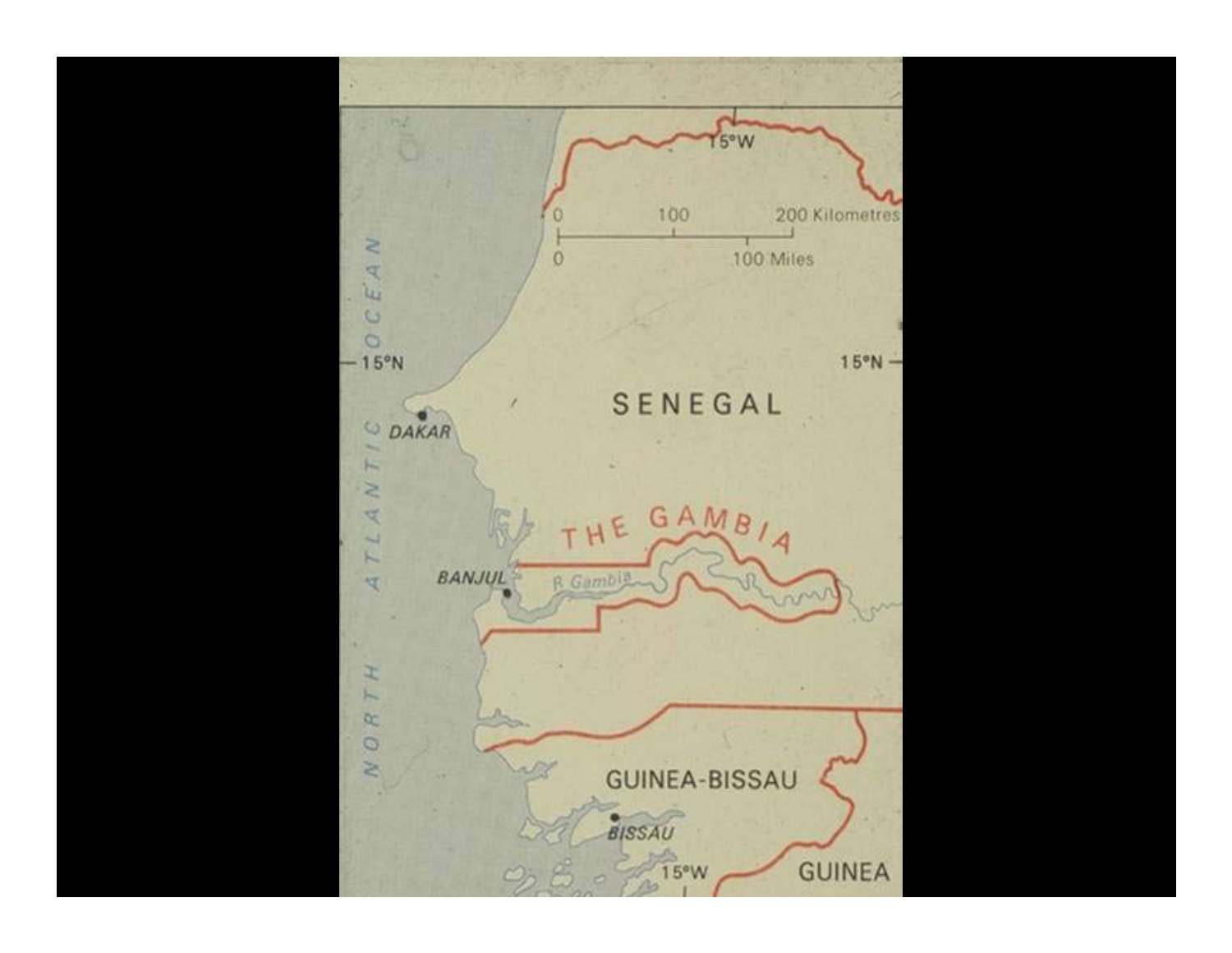#### Keneba & Manduar

 $\bullet$ Pilot villages for national introduction

 $\bullet$  Combination of longitudinal and repeated cross sectional studies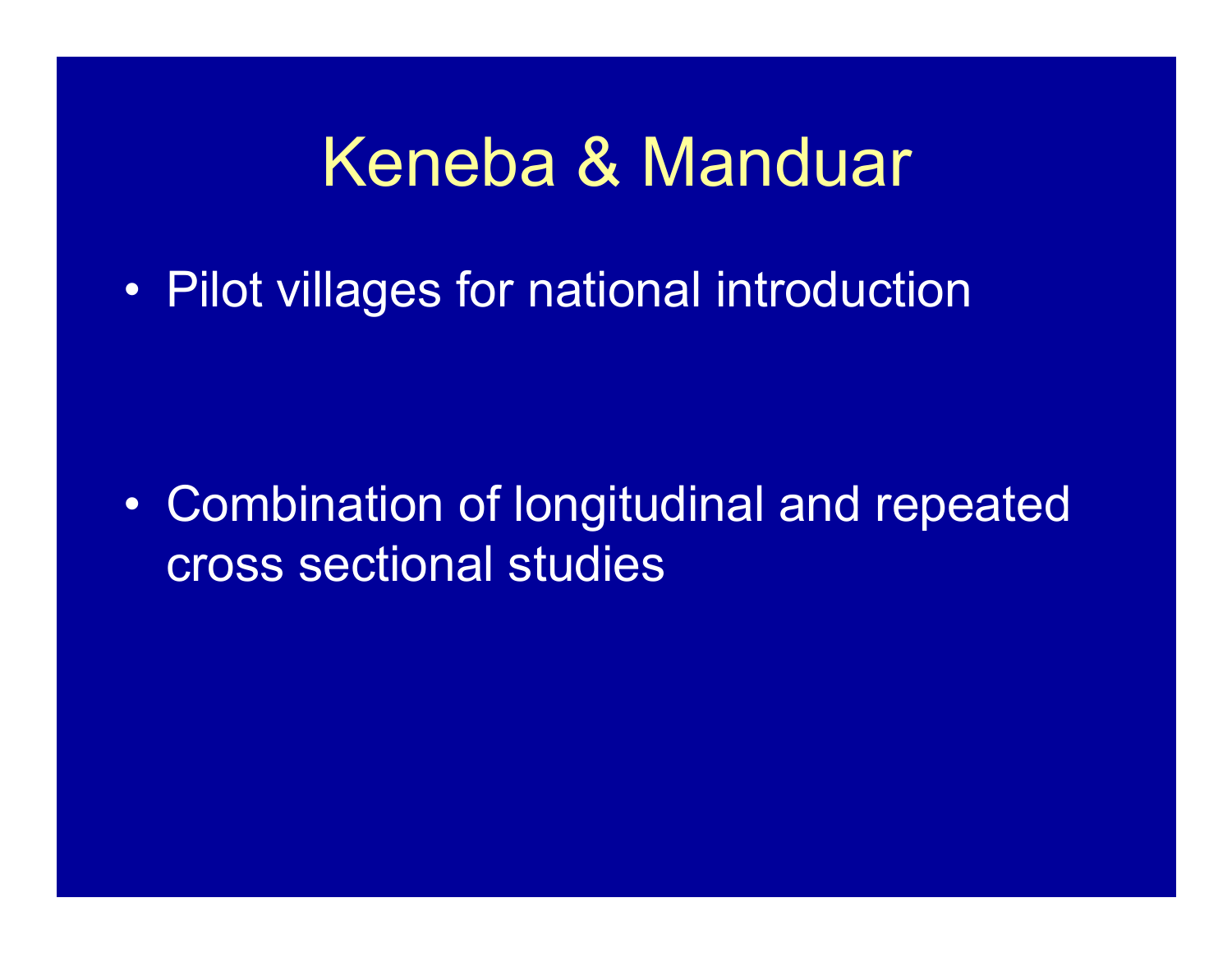## K&M 2

- $\bullet$  1980 Cross sectional survey of children & mothers for HBV markers
- $\bullet$  1984 Vaccination of all susceptibles under the age of 5 + ongoing vaccination of newborns
- From that time all newborns vaccinated with 2,3,4 month regime + blood sample at one year of age for antibody level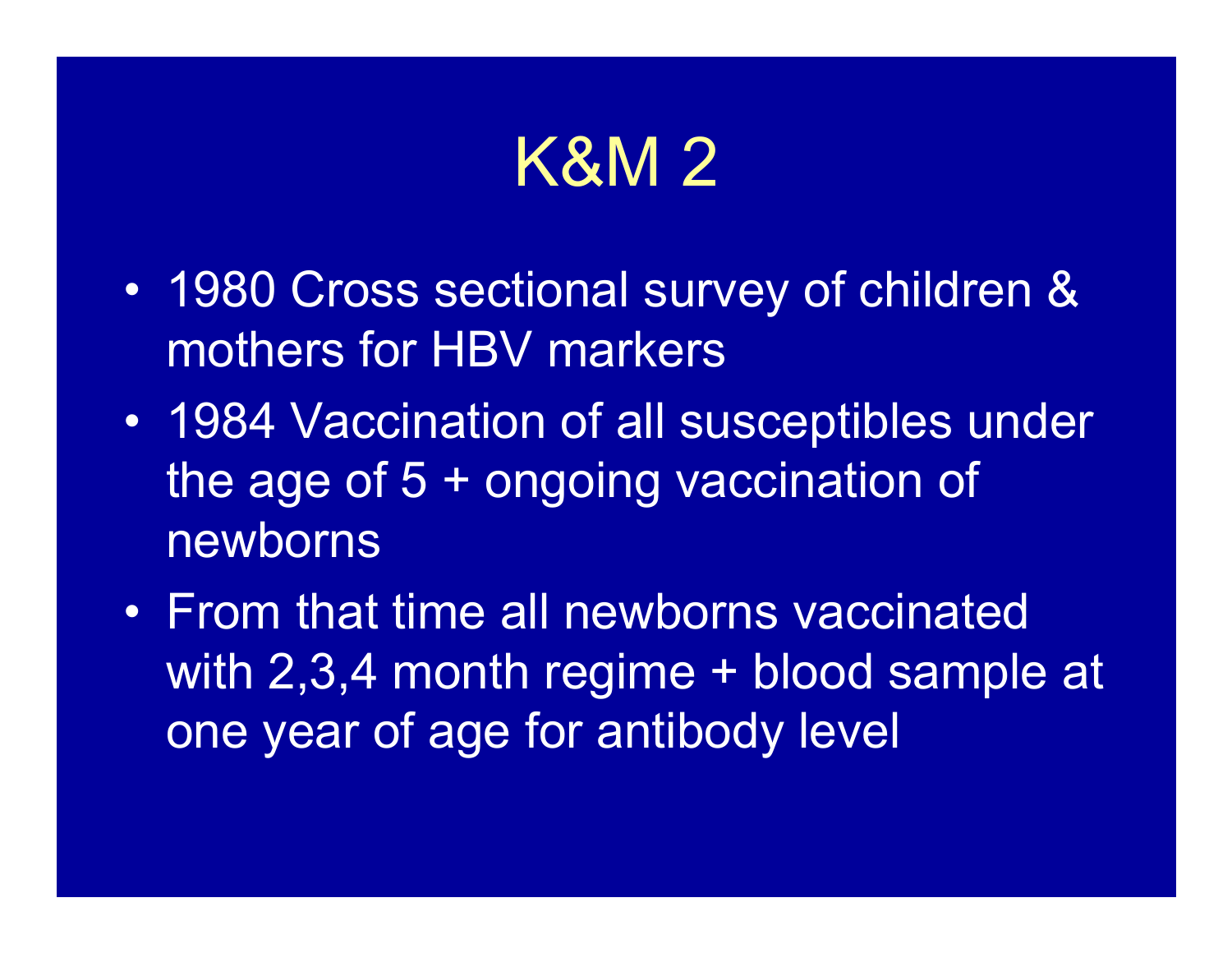### K&M 3

- $\bullet$ • Repeated cross sectional surveys of those under 20 years of age
- 1989
- $\bullet$ 1993
- 1998
- $\bullet$ 2003 (preliminary data)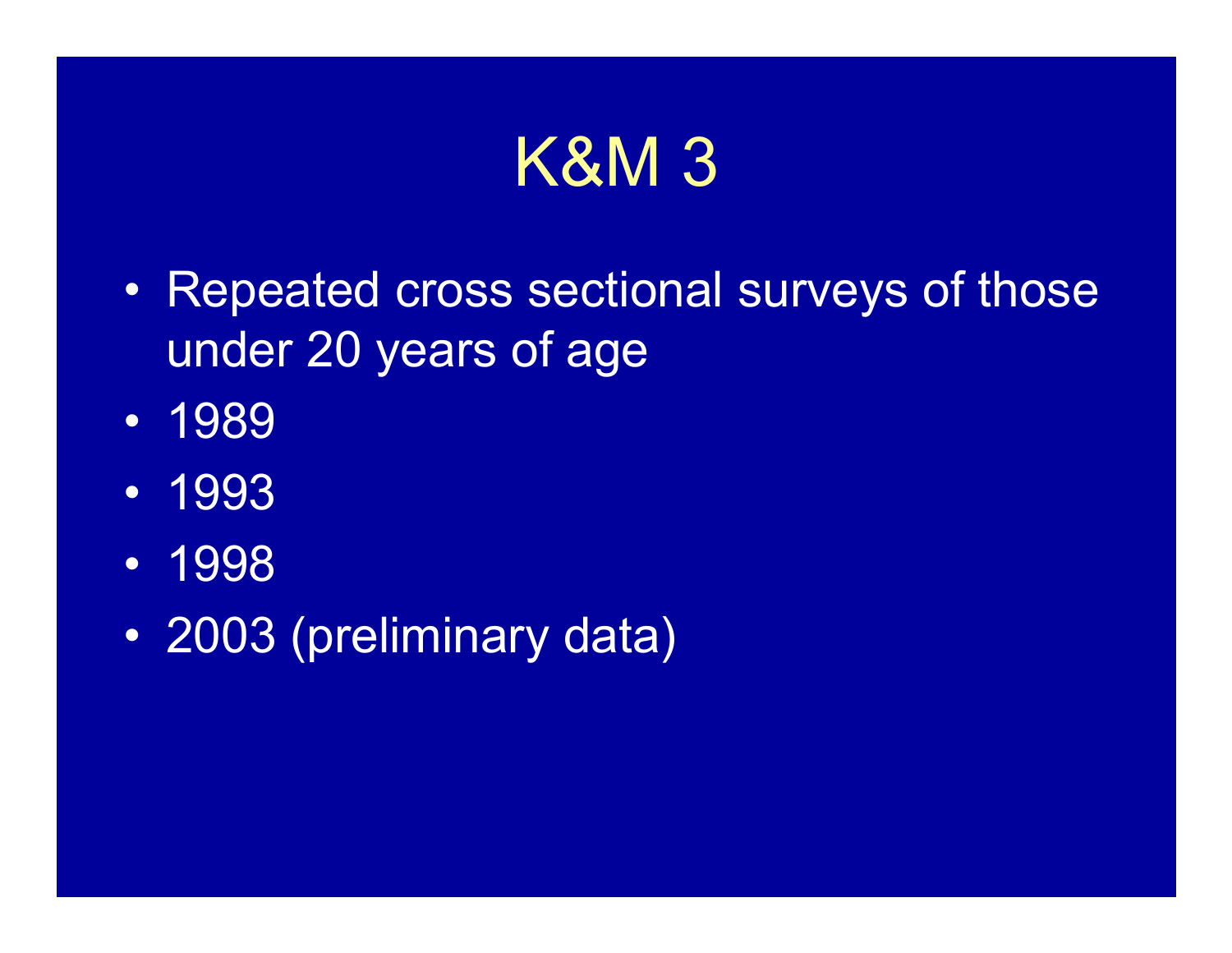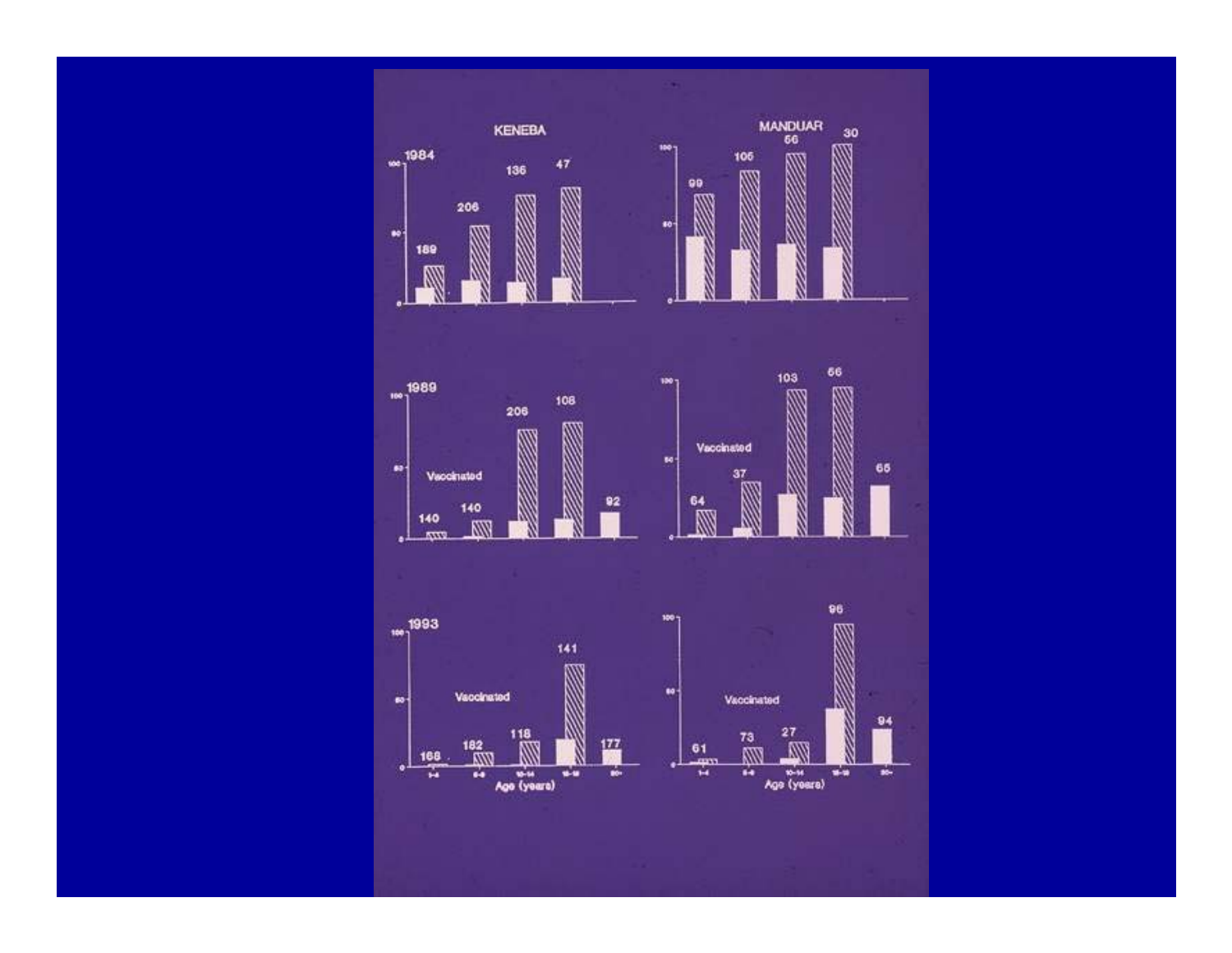#### K&M 1998

|              | Keneba |        | <b>Manduar</b> |        |
|--------------|--------|--------|----------------|--------|
| Age<br>(yrs) | Core + | HBsAg+ | Core +         | HBsAg+ |
| $ 1 - 4 $    | 4/175  | 2/175  | 5/65           | 1/65   |
| $5-9$        | 5/167  | 0/167  | 4/58           | 0/58   |
| $10 - 14$    | 20/172 | 1/172  | 14/73          | 1/73   |
| 15-19        | 40/119 | 1/119  | 10/27          | 2/27   |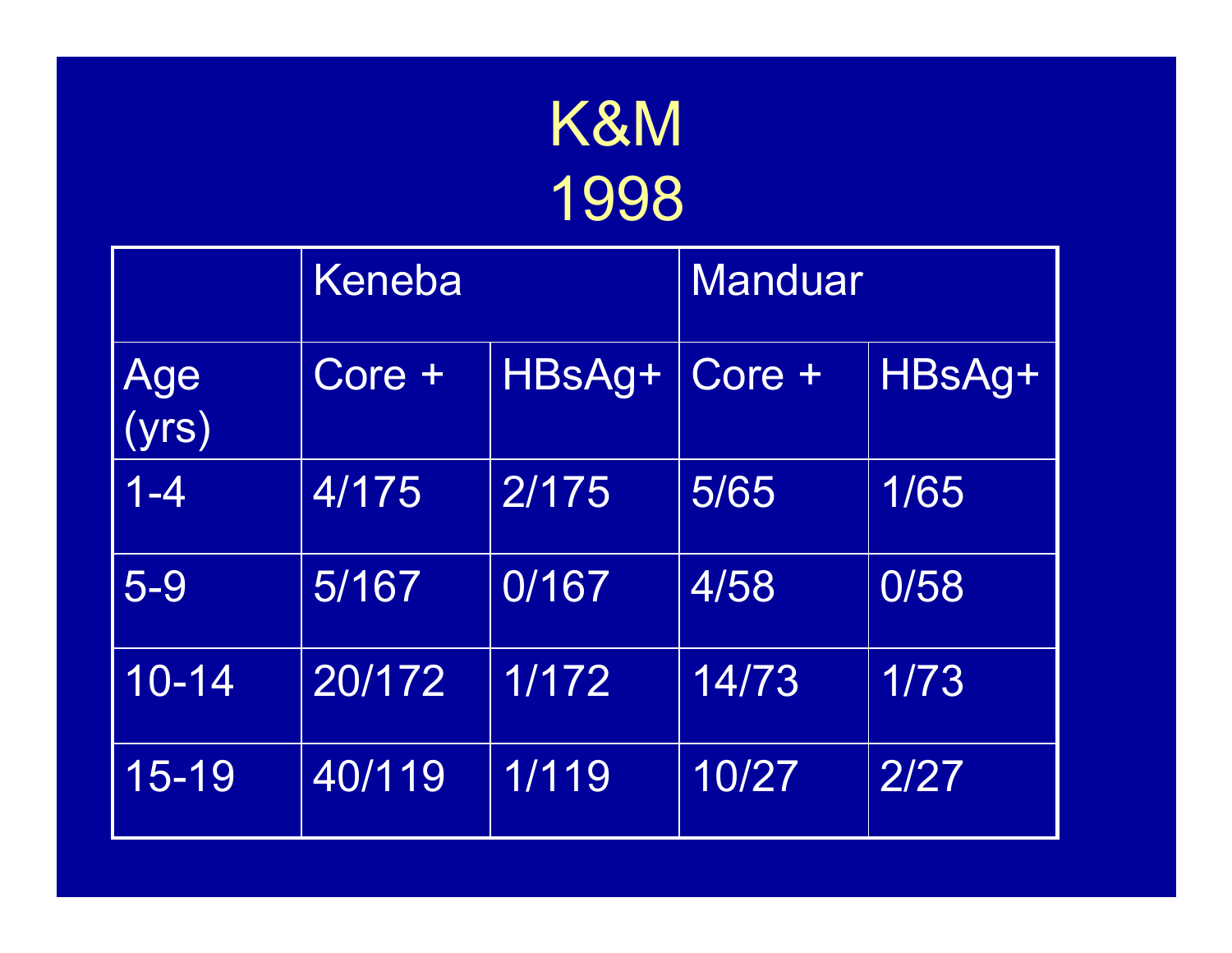## K&M vaccine failures

- $\bullet$  Four children have become hepatitis B carriers despite 3 doses of vaccination and who were infected after the perinatal period.
- • Three of these had undetectable peak antibody levels (non-responders).
- $\bullet$ • One had a peak antibody of 406 iu/l.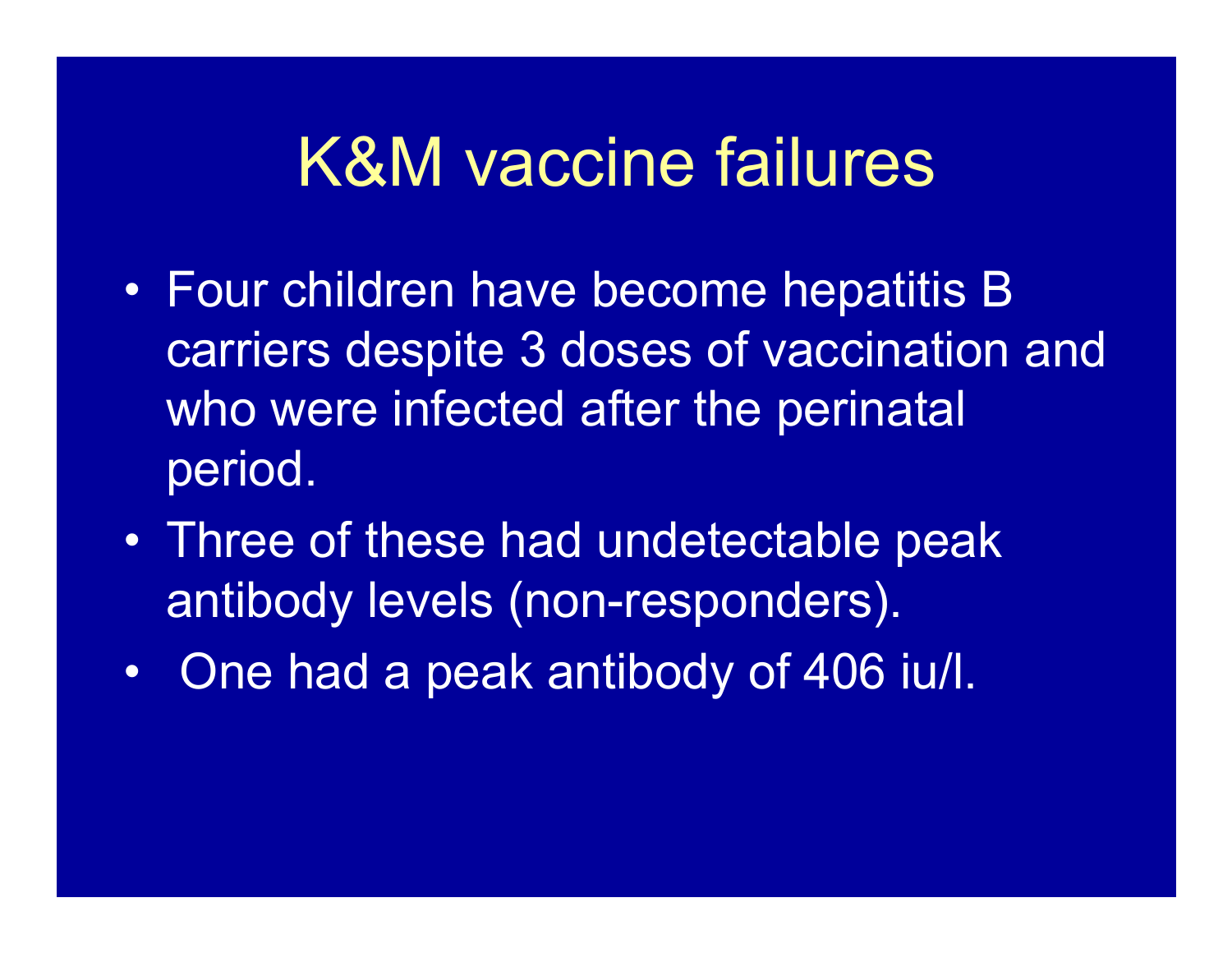

# **Gambia Hepatitis Intervention Study Intervention Study**

International Agency for Research on Cancer (WHO) Gambia Government Medical Research Council (UK)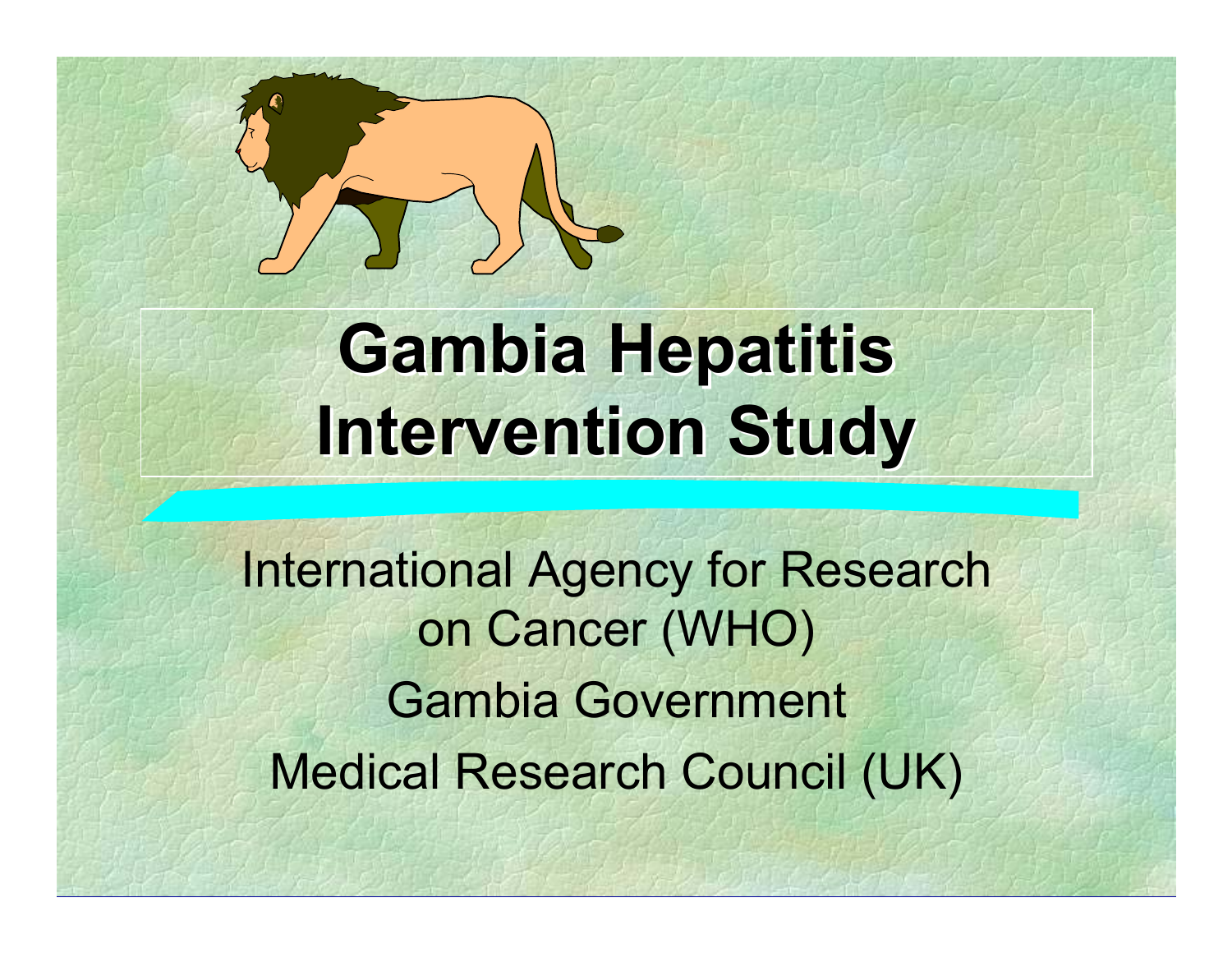#### **Gambia: HBV Vaccination**

Team

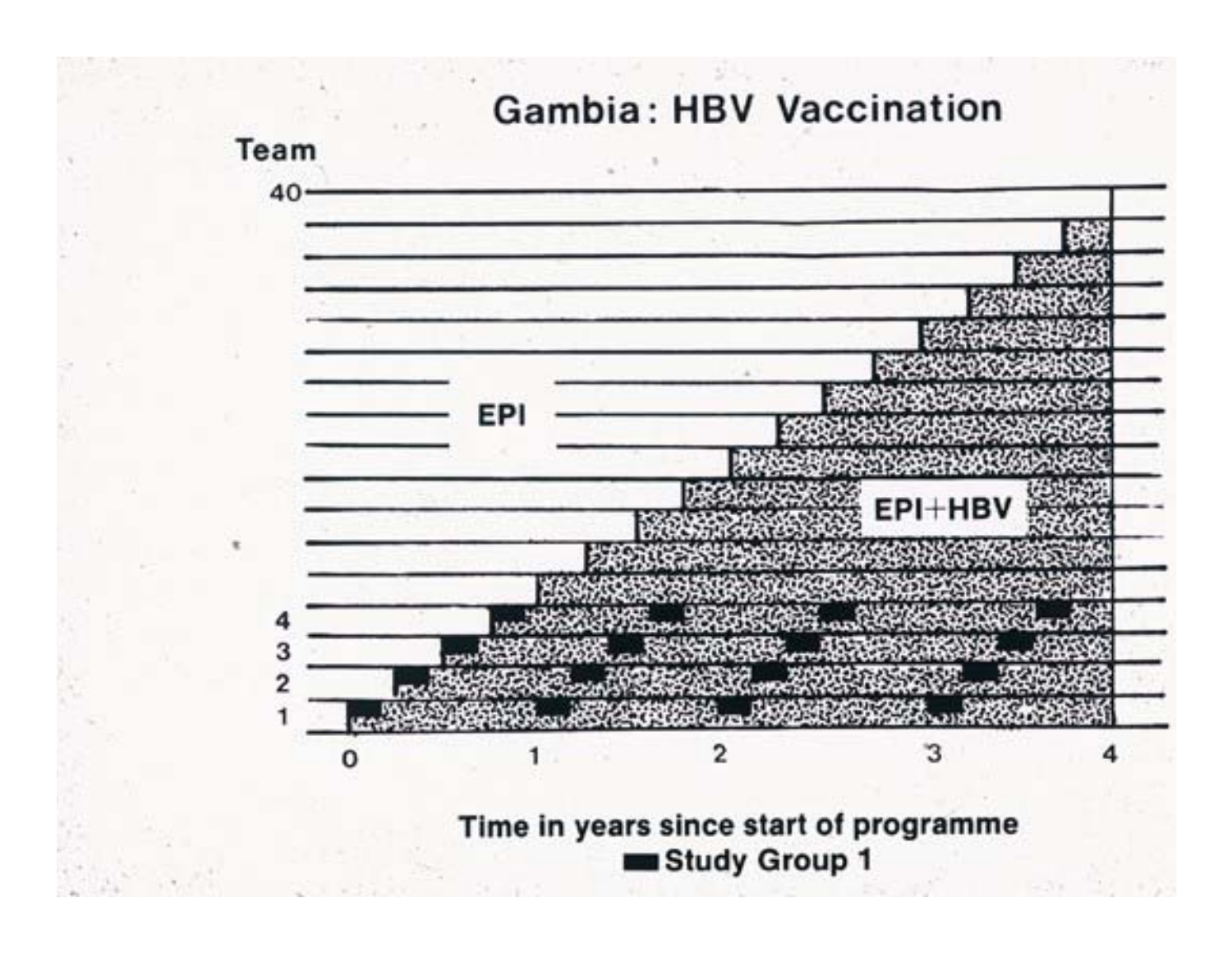# GHIS design

- •Stepped wedge introduction of vaccine
- • 1000 vaccinated children followed up yearly
- • Cross sectional surveys to estimate vaccine efficacy aged 4 and 9 years
- •• National Cancer Registry
- • Linkage of registered liver cancer patients to their vaccine status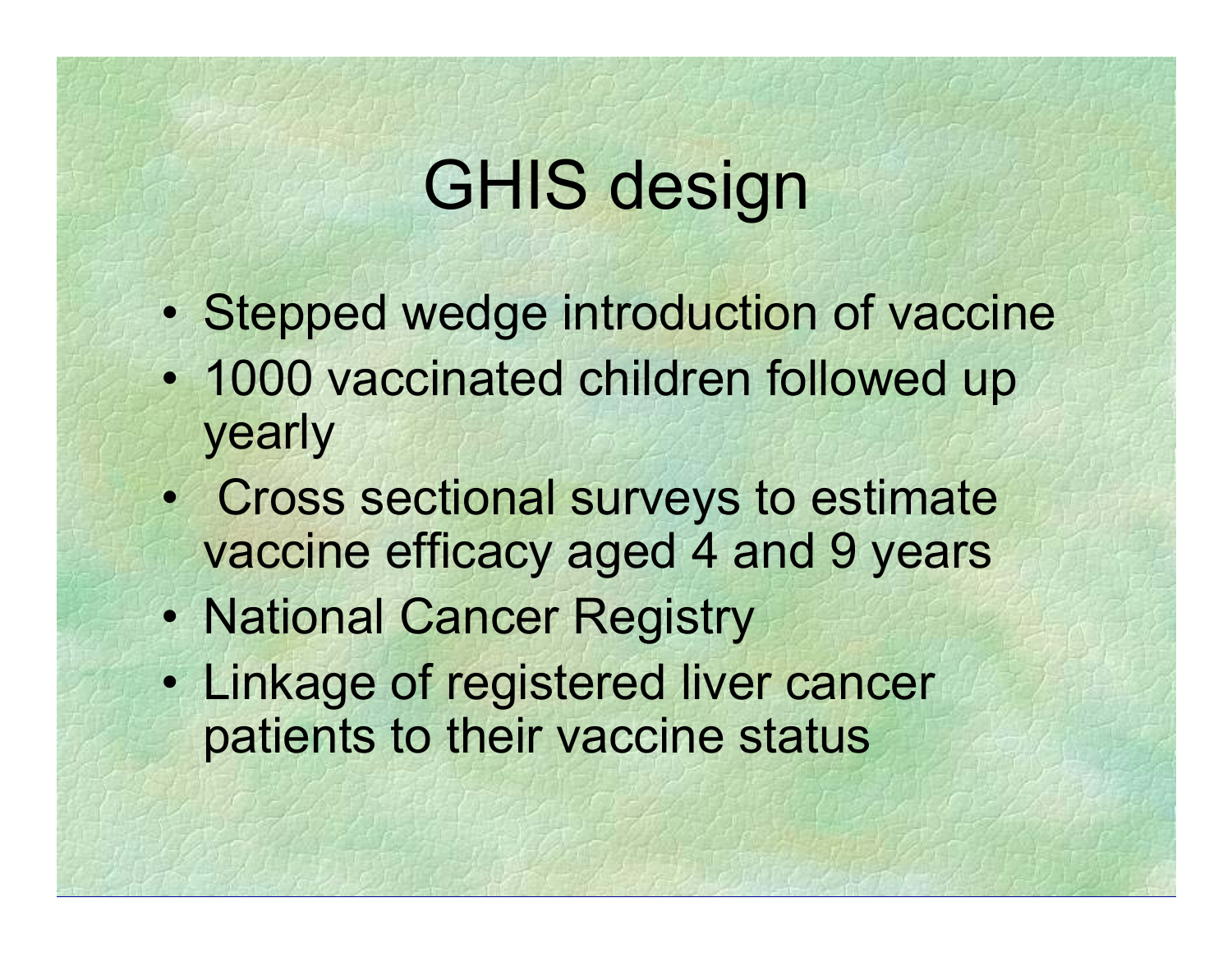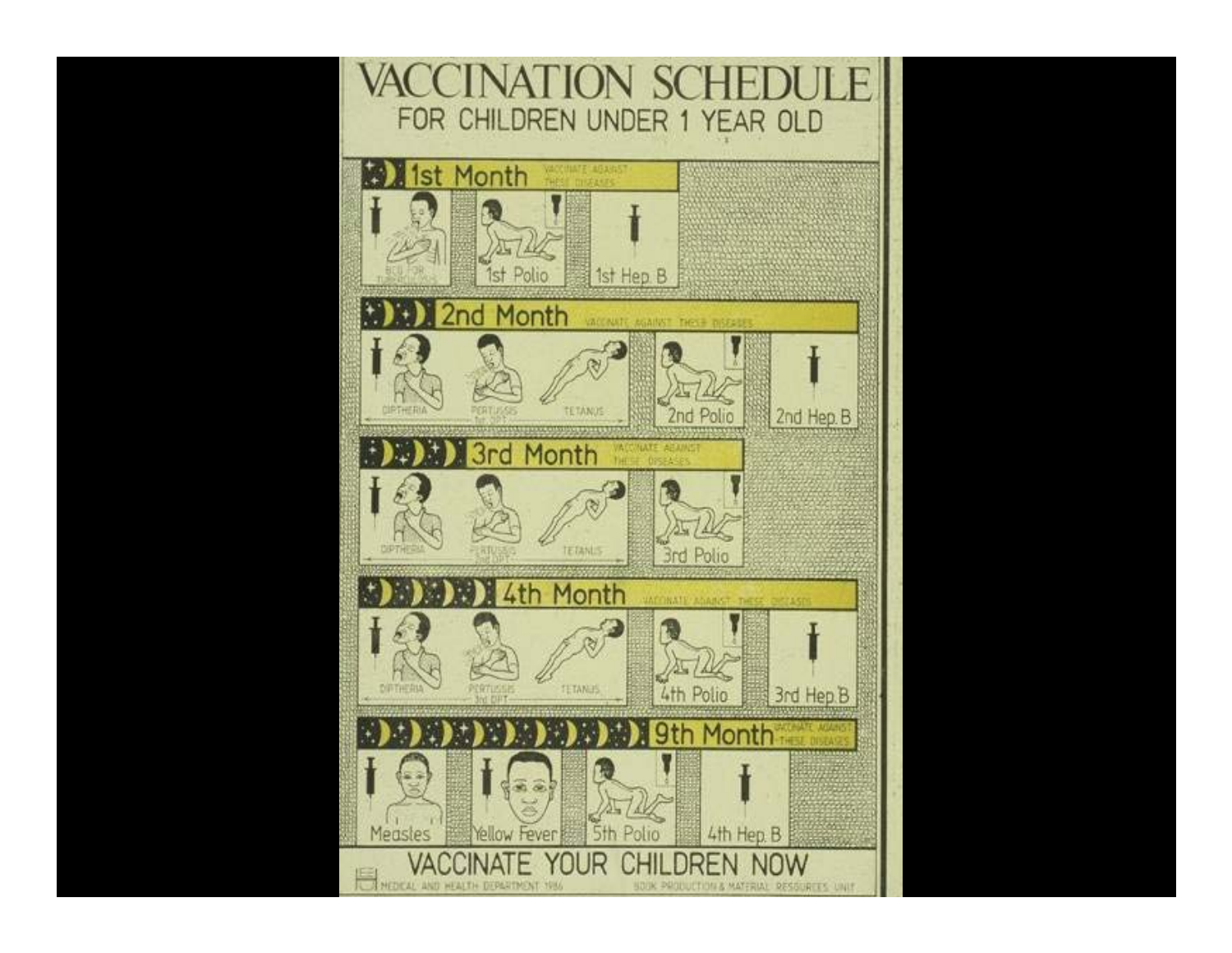## GHIS vaccination

- •MSD plasma derived vaccine 20 ug/dose
- Integrated into Expanded Programme on Immunisation
- •• Target ages 0, 2, 4 and 9 months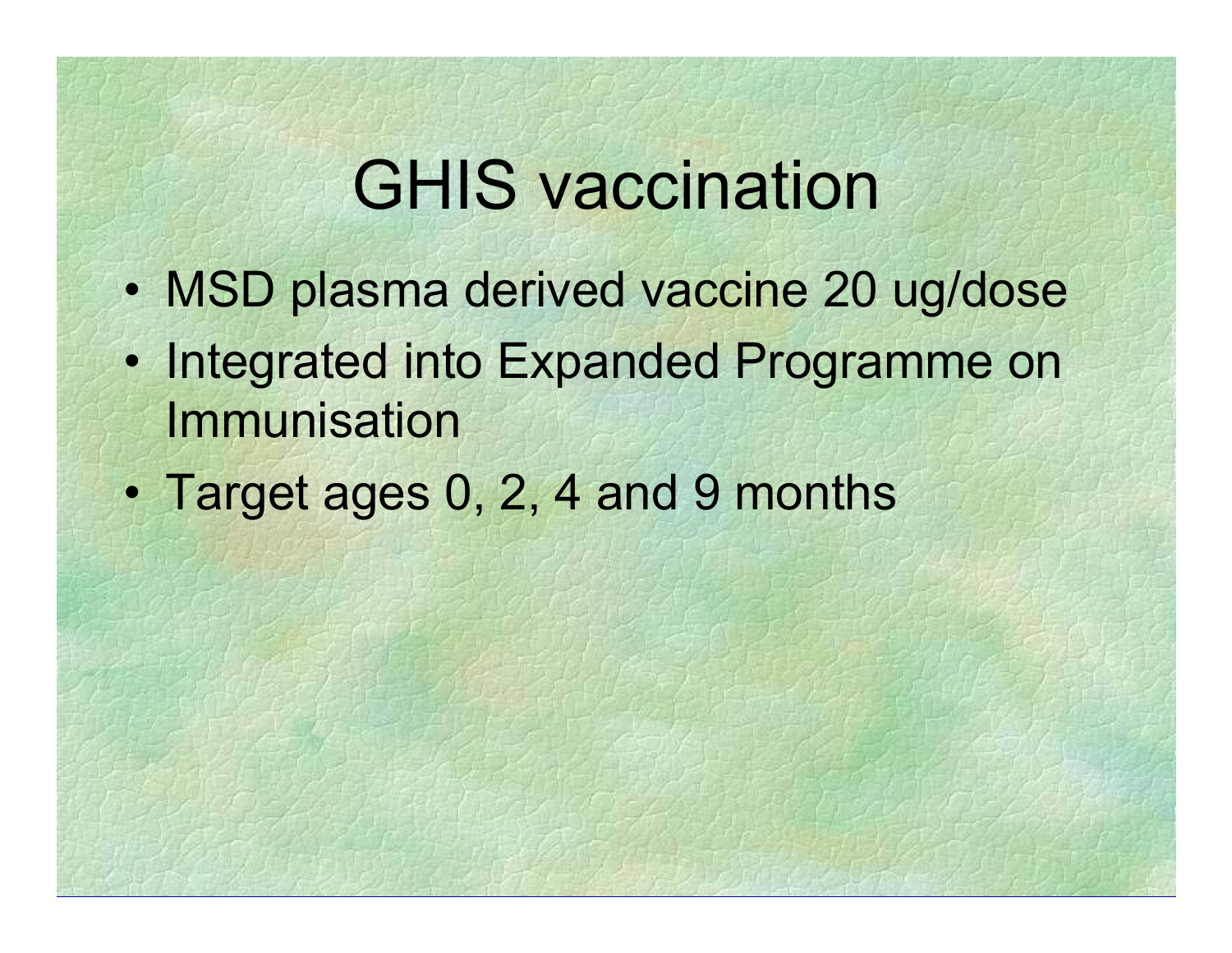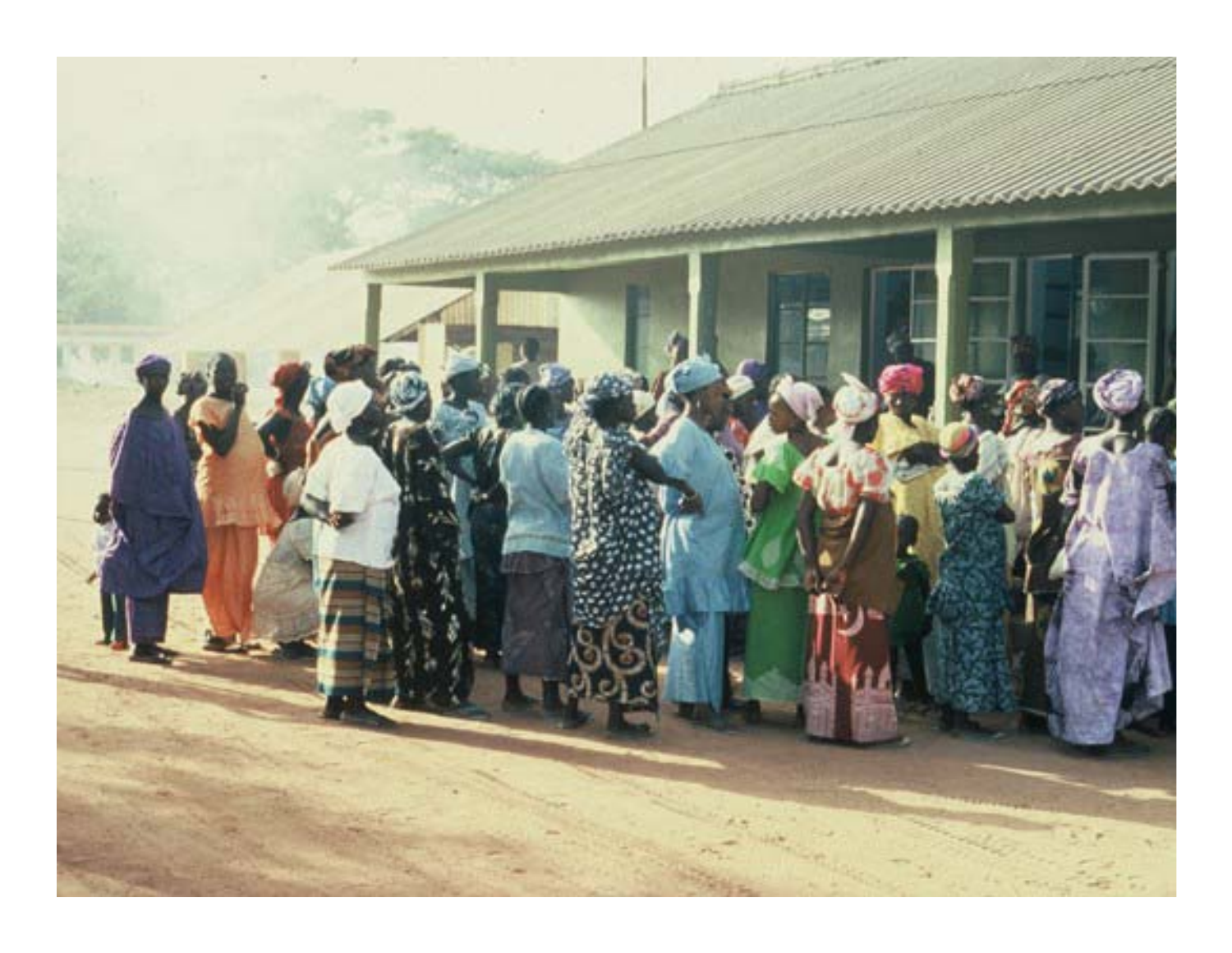## Sample size

- $\bullet$  Original estimate required 120,000 children (60,000 vaccinated) followed to the age of 35 years
- But VE observed 94% Vaccine coverage 90% HCC rates higher than expected (esp in 20s)

**Result in 2018?**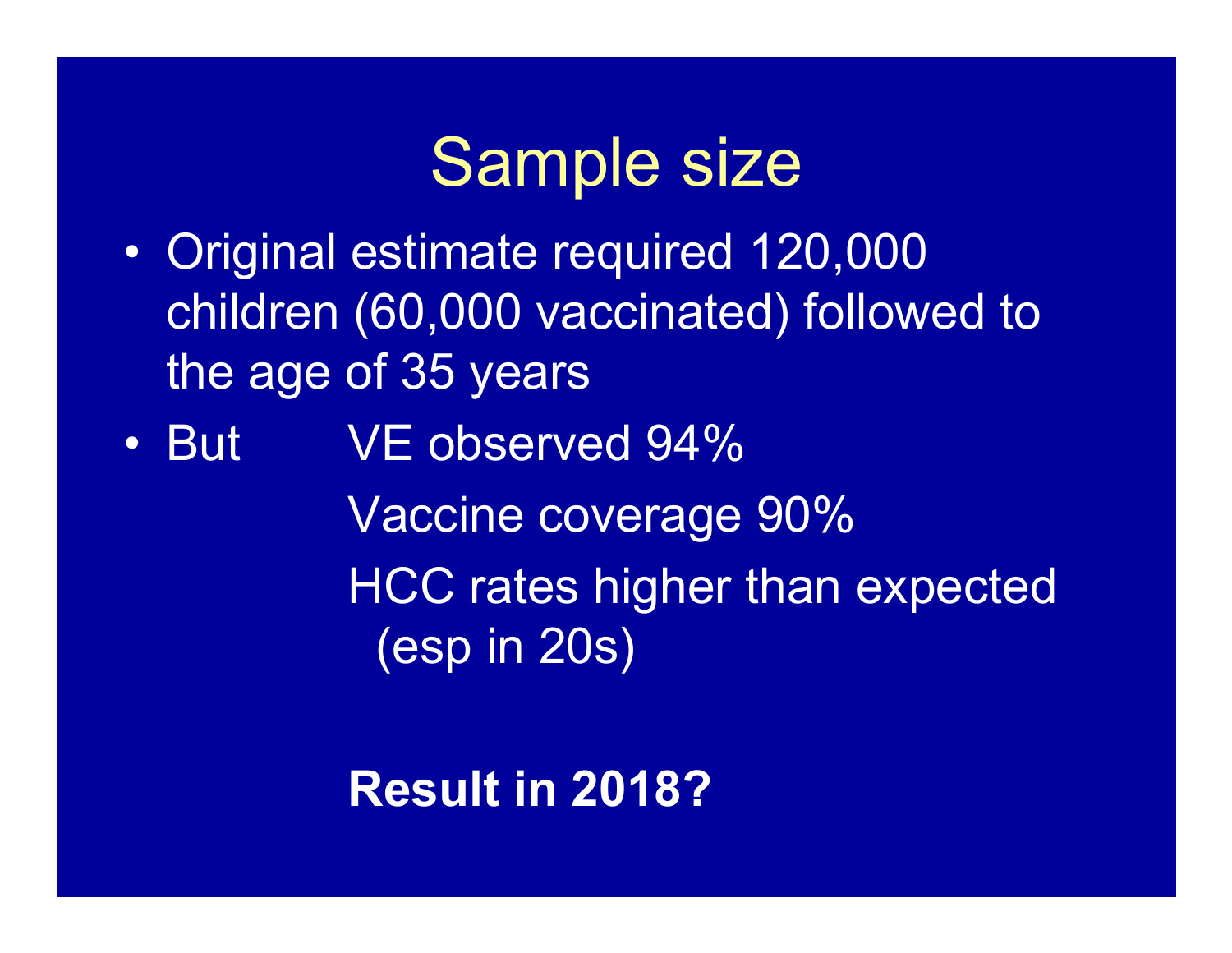Group 1. Follow up of 1000 HBV-vaccinated infants

Identification of cases of liver cancer

Group 2. Cross sectional sample of 1000 EPI-vaccinated infants (4-5 year old)

Group 3. Three groups of 500 HBV-vaccinated infants (12-17 months) ▲

Cancer Epidemiology Course

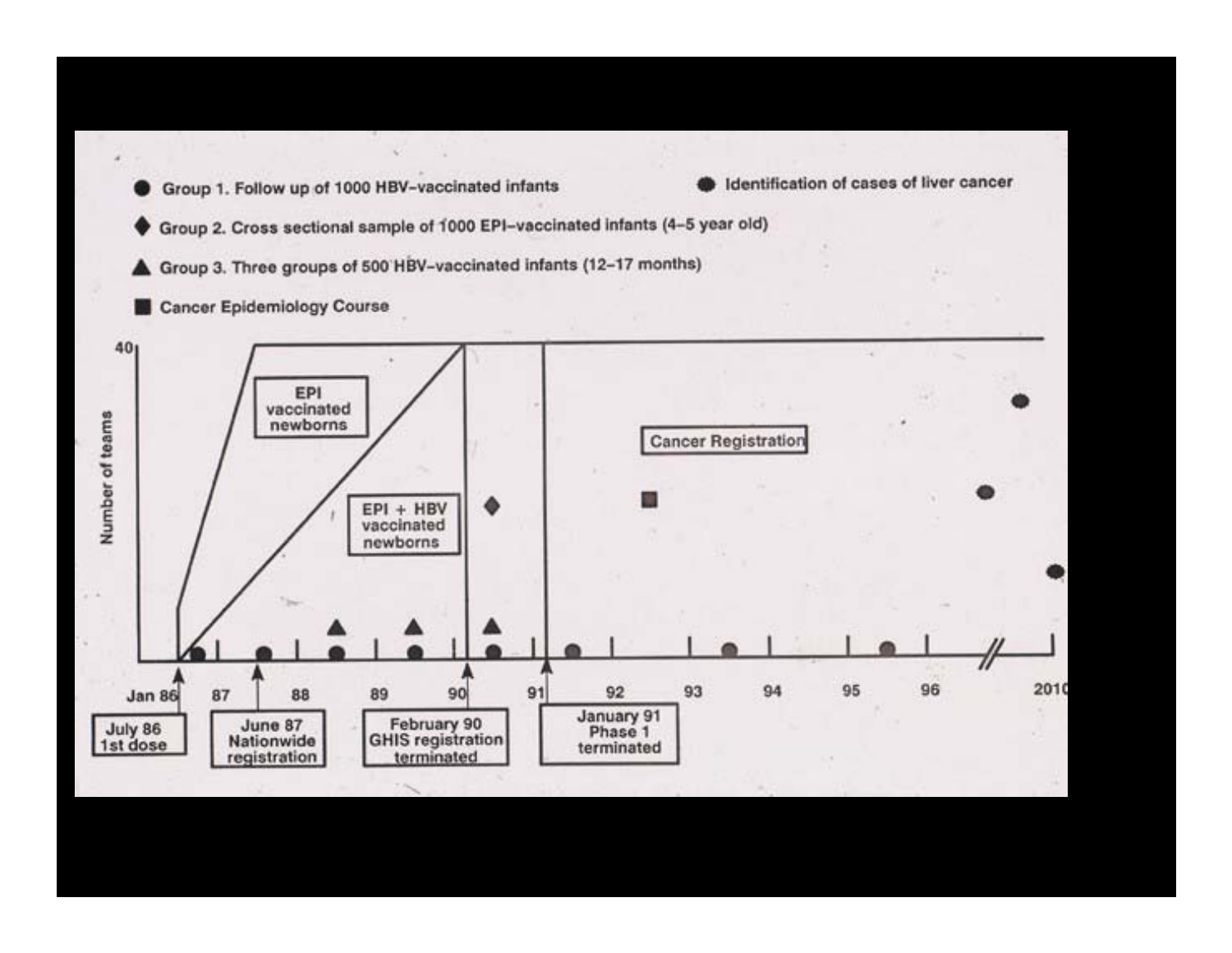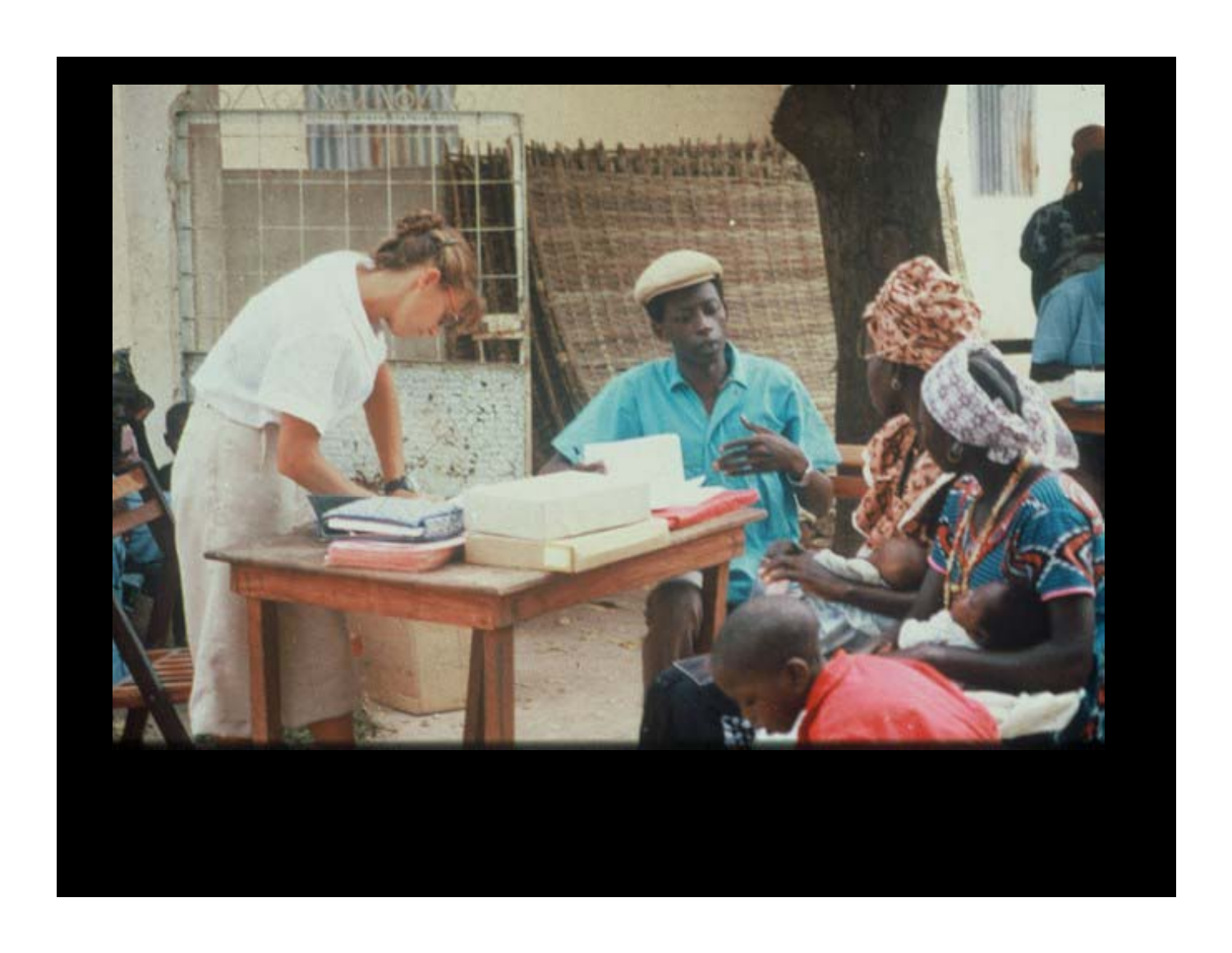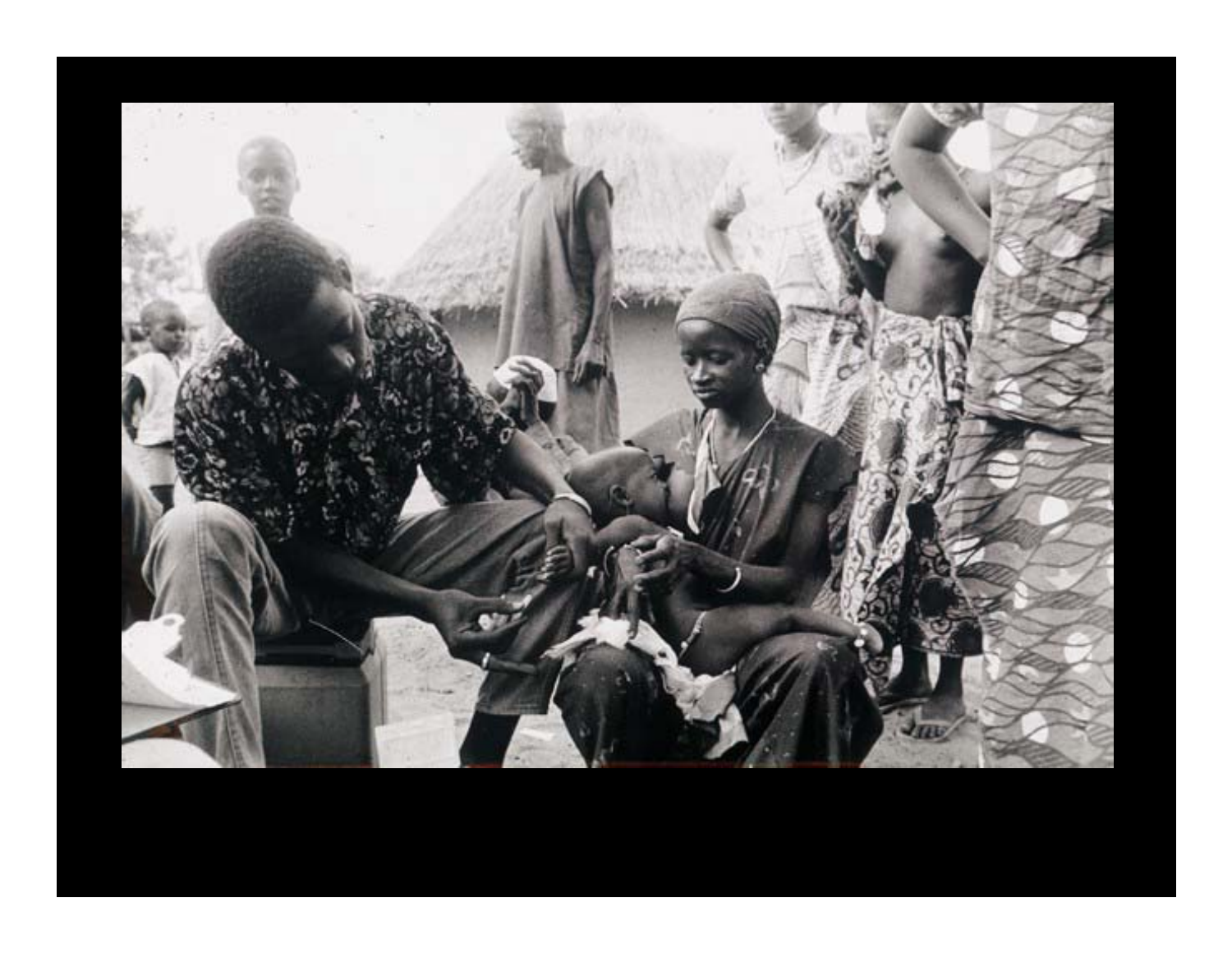## GHIS overall cohort follow-up

% follow up

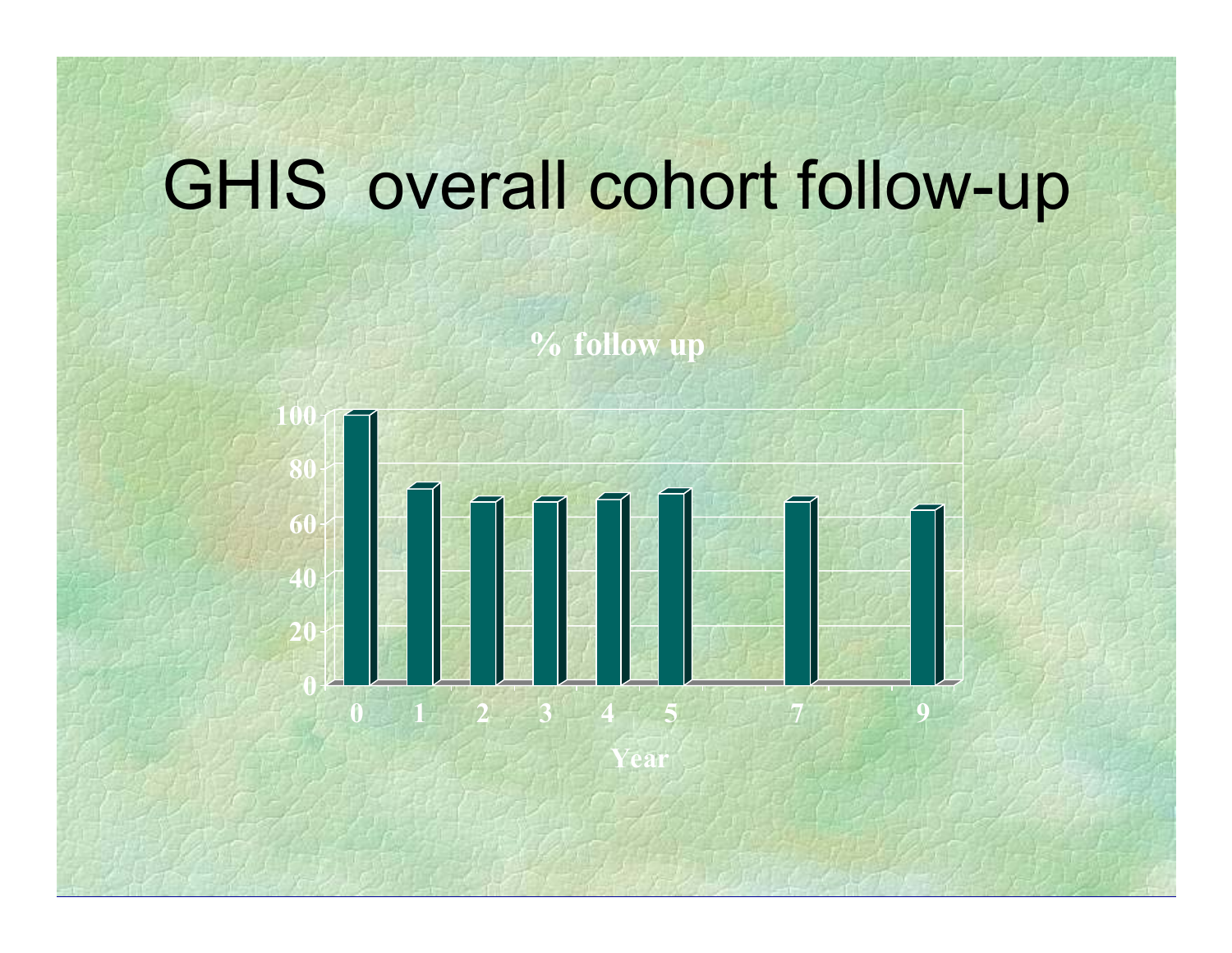#### Serological status Year one

Negative all markers $11 (1%)$ 

Surface ab +Core ab – 716 (94)

Surface ab +Core ab +33 (4)

Surface ab - Core ab +

 $4(0.5)$ \*\*

\*indicates surface antigen +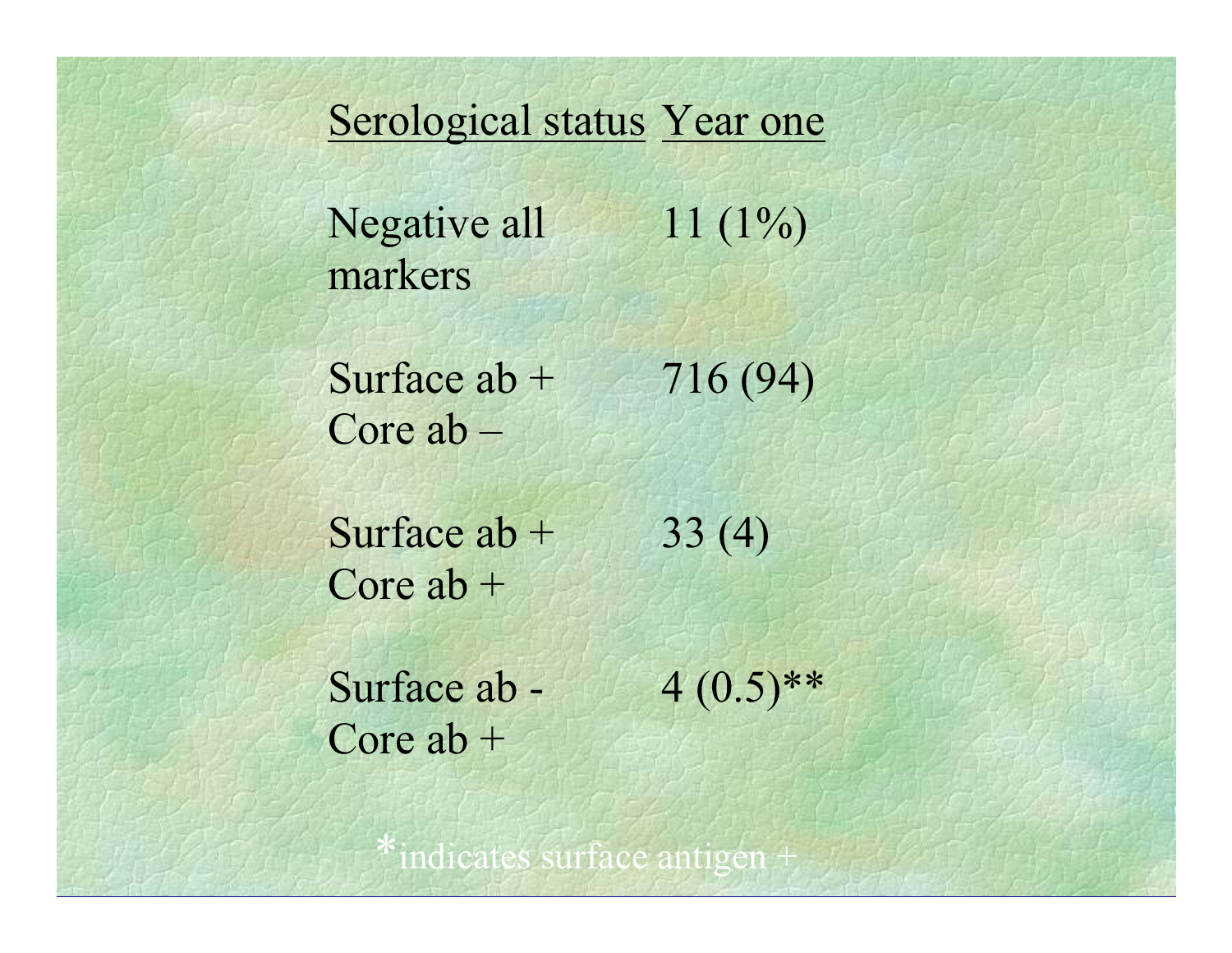#### GHIS: Surface antibody decline

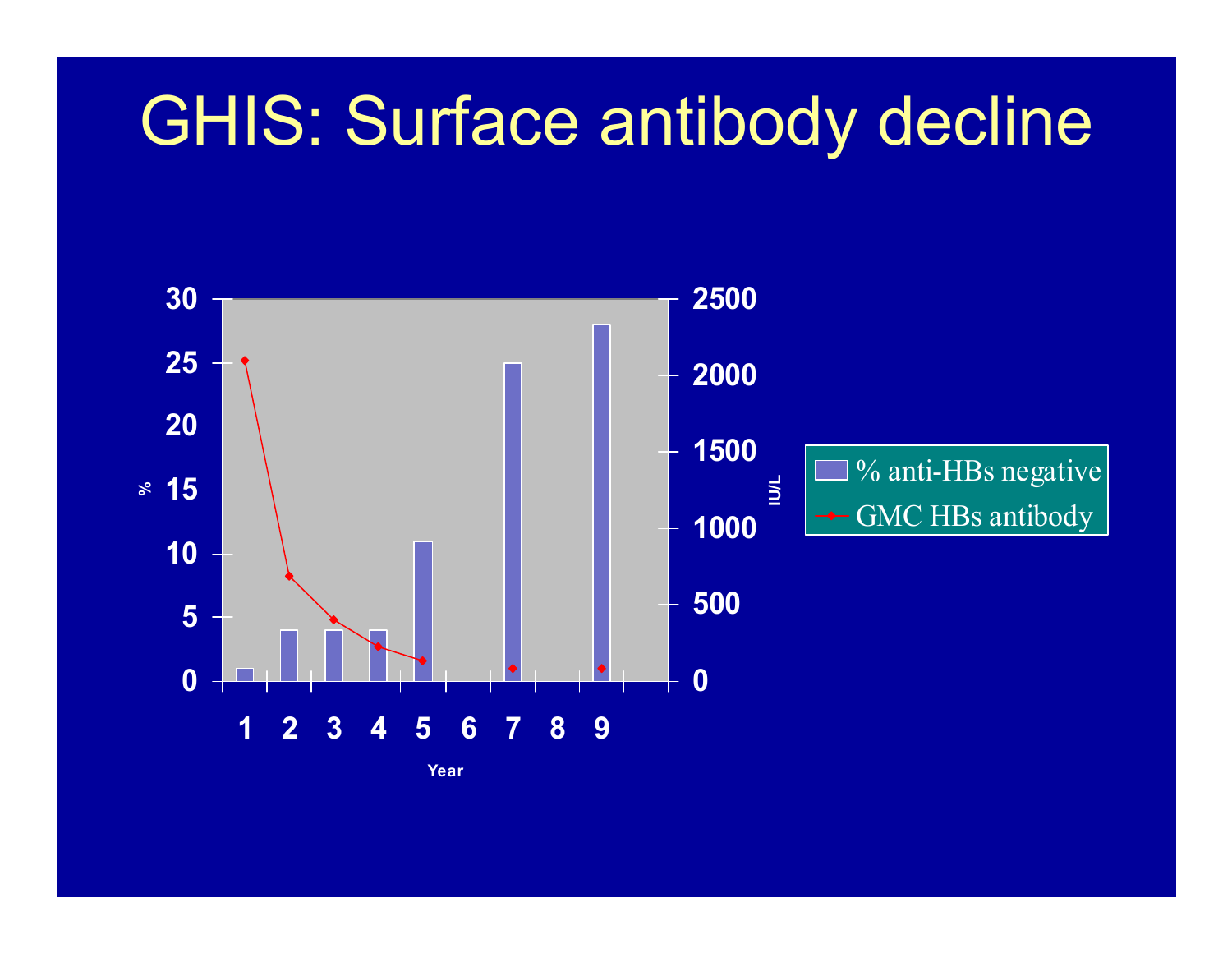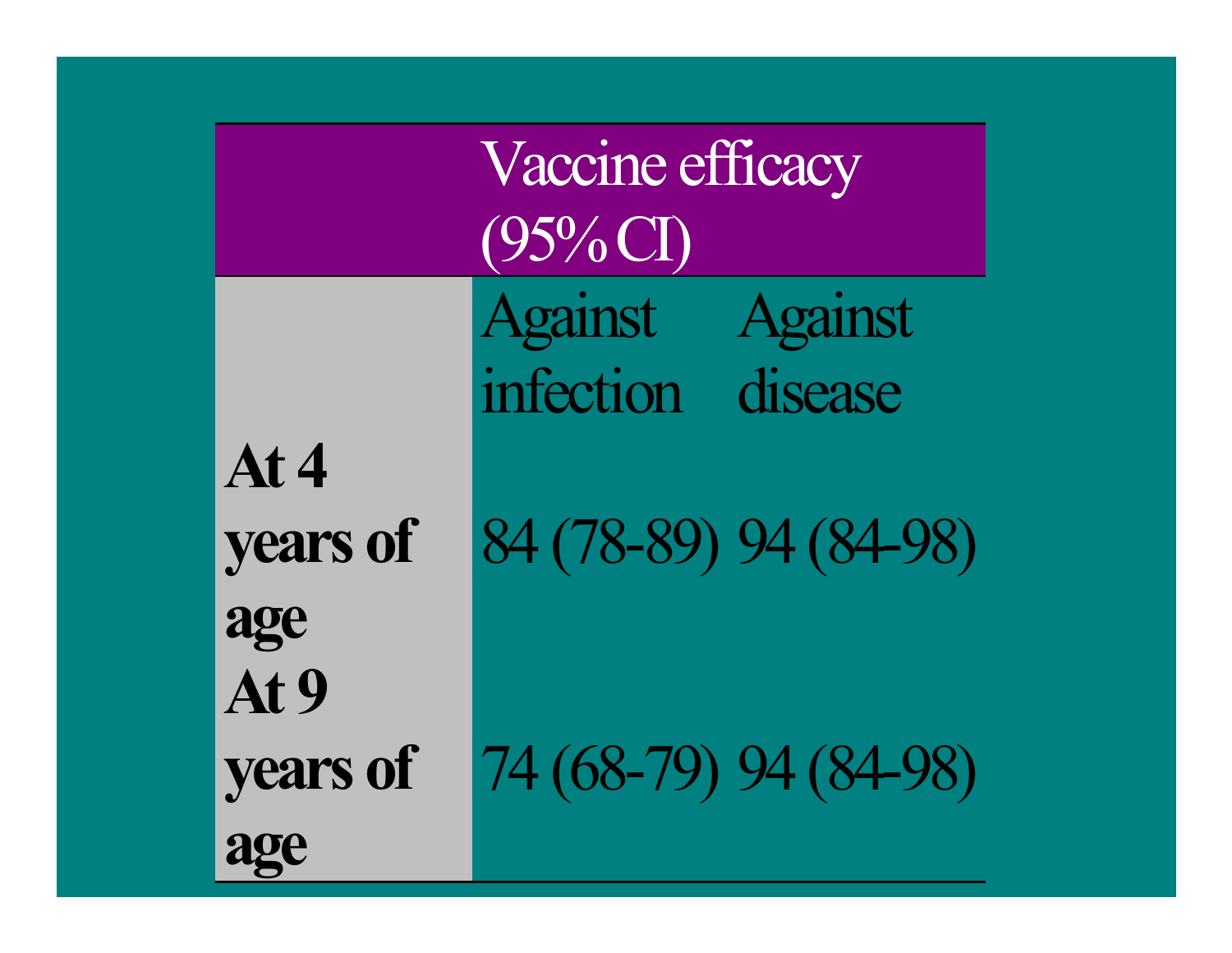#### Risk of infection by preceding level of surface antibody

| Antibody level Infections<br><b>IU/L</b> | /number at<br>risk | <b>Rate/1000</b><br>/annum |
|------------------------------------------|--------------------|----------------------------|
| >9999                                    | 1/224              | 4.5                        |
| 1000-                                    | 11/1066            | 10.3                       |
| $100 -$                                  | 19/1687            | 11.3                       |
| $10-$                                    | 36/1530            | 23.5                       |
| < 10                                     | 23/568             | 40.5                       |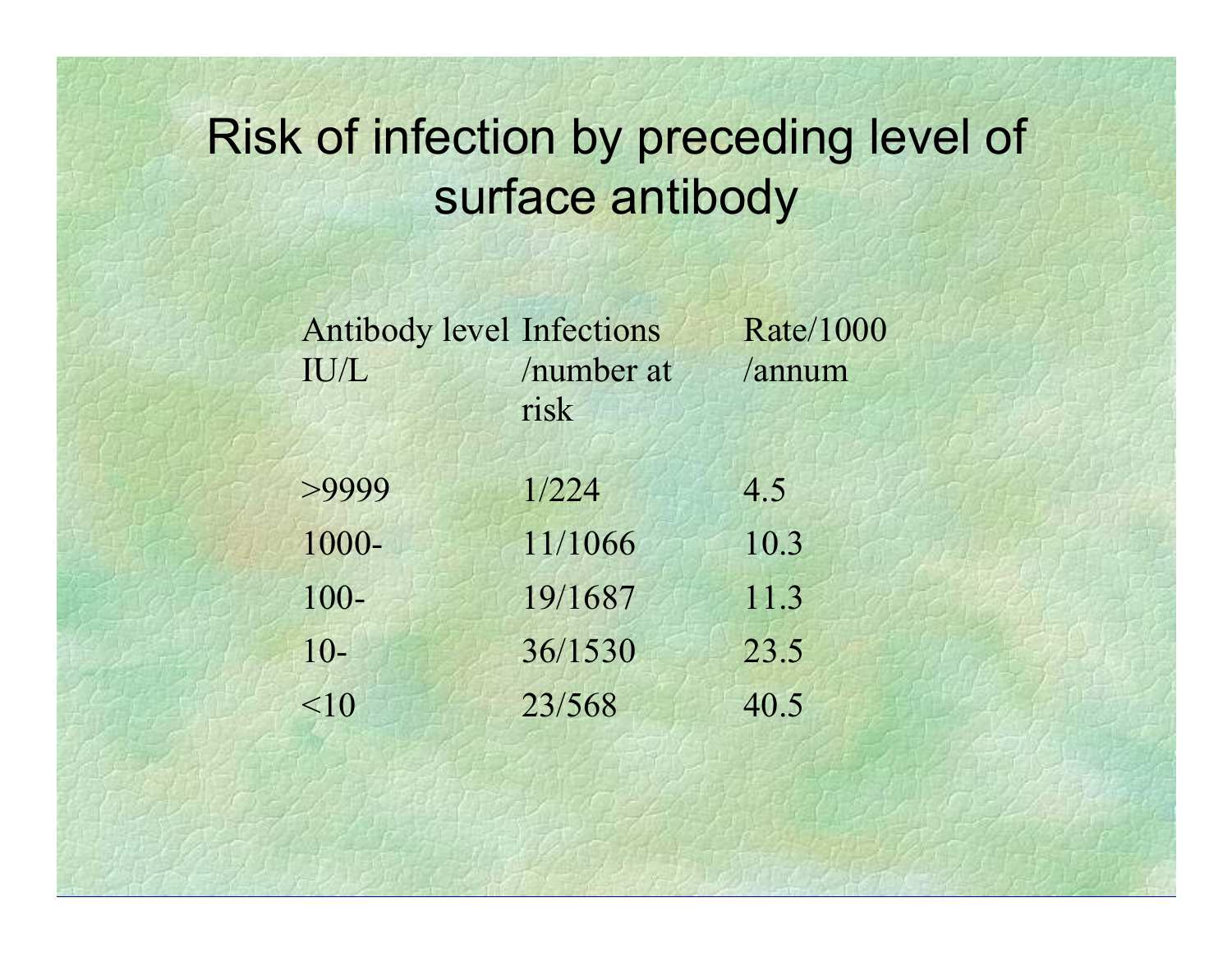#### Risk of carriage given infection

| Year           | Number   | Number         | $%$ ending             |
|----------------|----------|----------------|------------------------|
| infection      | infected |                | leading to in carriage |
| detected       |          | carriage       |                        |
|                | 4        | $\overline{2}$ | 50                     |
| $\overline{2}$ | 6        |                | 17                     |
| $\overline{3}$ | 8        |                | 13                     |
|                | 18       | $\theta$       | $\overline{0}$         |
| 5              | 16       | $\overline{0}$ | $\bm{0}$               |
| 7              | 23       |                | $\overline{4}$         |
| 9              | 22       | $\mathcal{E}$  | 14                     |